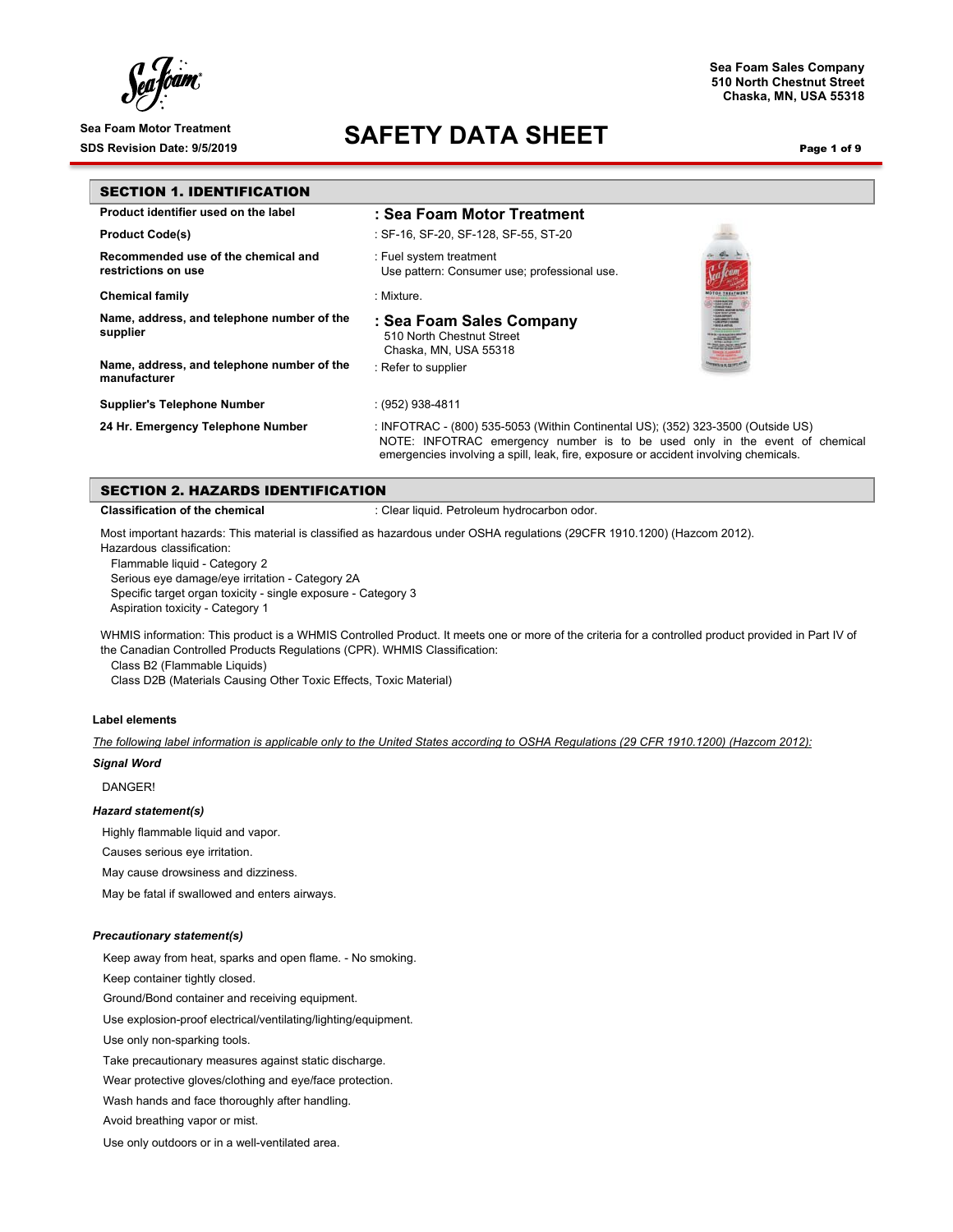ſ

## Sea Foam Motor Treatment<br>SDS Revision Date: 9/5/2019<br>**SAFETY DATA SHEET**

Page 2 of 9

**IF ON SKIN (or hair)**: Remove/Take off immediately all contaminated clothing. Rinse skin with water/shower. In case of fire: Use water fog, dry chemical, CO2 or 'alcohol' foam for extinction.

**IF IN EYES:** Rinse cautiously with water for several minutes. Remove contact lenses, if present and easy to do. Continue rinsing. If eye irritation persists, get medical advice/attention.

**IF INHALED:** Remove victim to fresh air and keep at rest in a position comfortable for breathing. Call a POISON CENTER or doctor/physician if you feel unwell.

**IF SWALLOWED:** Immediately call a POISON CENTER or doctor/physician. Do NOT induce vomiting.

Store in a well-ventilated place. Keep cool.

Store locked up.

Dispose of contents/container in accordance with local regulation.



*The following label information is applicable only to Canada according to the Canadian Controlled Products Regulations (CPR/WHMIS):*

Danger! Flammable liquid and vapor. Vapors may cause flash fire. Harmful or fatal if swallowed. Can enter the lungs and cause damage. Harmful if inhaled. May cause nausea, vomiting, headache and other central nervous system effects. May cause respiratory irritation. Causes eye irritation. May cause mild skin irritation.

Precautions: Use only in well-ventilated areas. Wear suitable protective equipment during handling. Avoid breathing vapors or mists. Avoid contact with skin, eyes and clothing. Keep away from heat, sparks and open flame. - No smoking. Ground all equipment during handling. Avoid contact with strong oxidizing agents. Wash thoroughly after handling. Keep containers tightly closed when not in use. Store in a cool, dry, well-ventilated area, away from heat and ignition sources.

FIRST AID: If inhaled, move to fresh air. If breathing is difficult, give oxygen by qualified medical personnel only. If breathing stopped, begin artificial respiration. Get medical attention. For skin contact, wash with soap and water while removing contaminated clothing. If irritation persists, seek prompt medical attention. For eye contact, flush with running water for at least 15 minutes. If irritation persists, seek prompt medical attention. If ingested, do not induce vomiting. If vomiting occurs spontaneously, keep head below hips to prevent aspiration of liquid into lungs. Get medical attention.

Refer to Material Safety Data Sheet for further information.



#### **Other Hazards**

Other hazards which do not result in classification:

Burning produces noxious and toxic fumes. Ingestion may cause gastrointestinal irritation, nausea, vomiting and diarrhea. Prolonged skin contact may cause dermatitis (rash), characterized by red, dry, itching skin.

| <b>SECTION 3. COMPOSITION/INFORMATION ON INGREDIENTS</b> |         |       |  |  |
|----------------------------------------------------------|---------|-------|--|--|
| <b>Chemical Name</b><br>CAS#<br>Concentration            |         |       |  |  |
| Hydrocarbon blend*                                       | Blend   | < 95% |  |  |
| Isopropanol                                              | 67-63-0 | < 25% |  |  |

\*Note: The exact composition of the above listed chemicals are being withheld as a trade secret.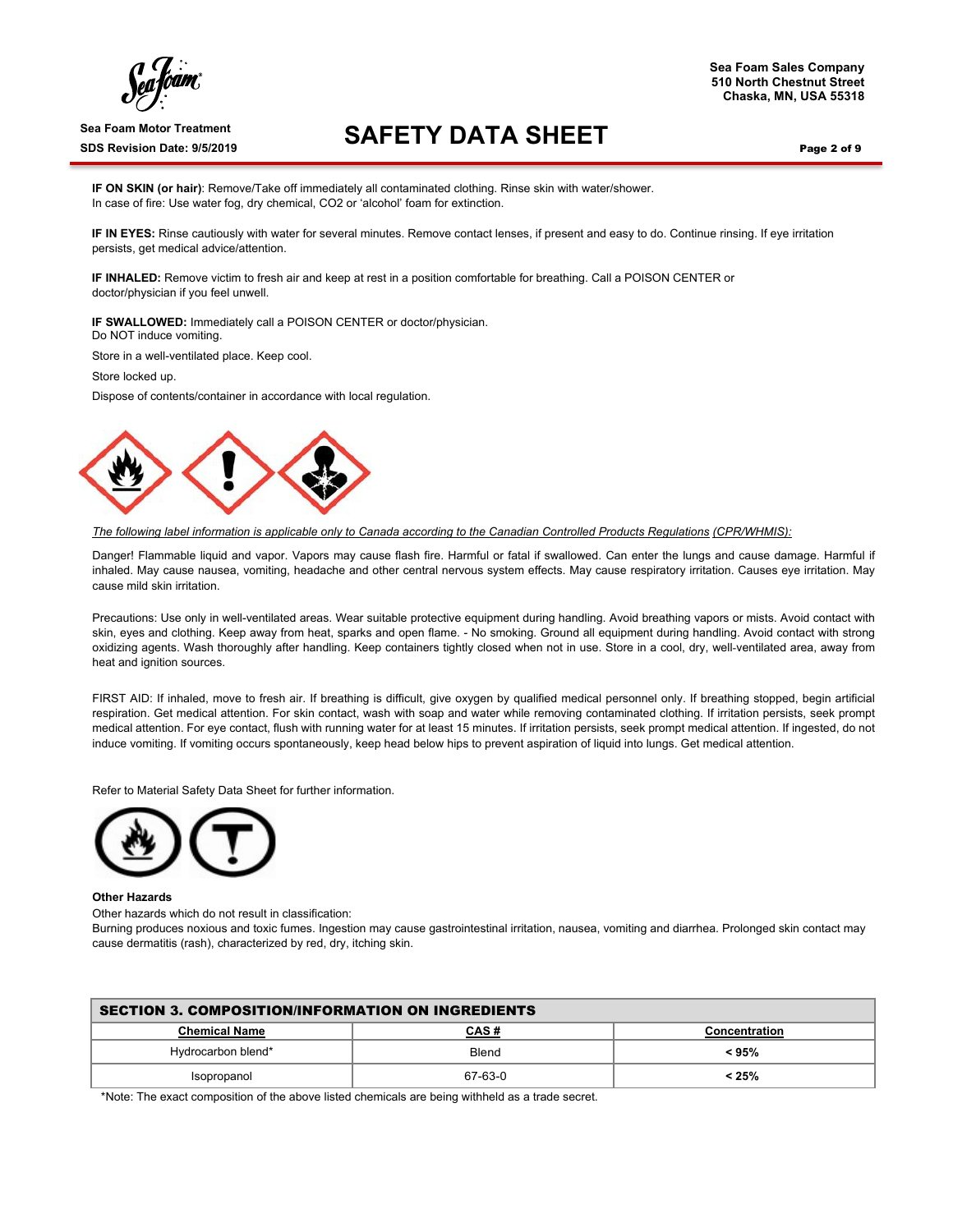$\int_{c}^{c}$ lóam,

#### **Sea Foam Sales Company 510 North Chestnut Street Chaska, MN, USA 55318**

# Sea Foam Motor Treatment<br>SDS Revision Date: 9/5/2019<br>**SAFETY DATA SHEET**

Page 3 of 9

| <b>SECTION 4. FIRST-AID MEASURES</b>                                                                                                                                                                                                                                                 |                                                                                                                                                                                                                                          |  |  |  |  |
|--------------------------------------------------------------------------------------------------------------------------------------------------------------------------------------------------------------------------------------------------------------------------------------|------------------------------------------------------------------------------------------------------------------------------------------------------------------------------------------------------------------------------------------|--|--|--|--|
| Description of first aid measures                                                                                                                                                                                                                                                    |                                                                                                                                                                                                                                          |  |  |  |  |
| Ingestion                                                                                                                                                                                                                                                                            | : Seek immediate medical attention/advice. Do not induce vomiting. Never give anything by<br>mouth to an unconscious person. If vomiting occurs spontaneously, keep victim's head<br>lowered (forward) to reduce the risk of aspiration. |  |  |  |  |
| Inhalation                                                                                                                                                                                                                                                                           | : Immediately remove person to fresh air. If breathing has stopped, give artificial respiration. If<br>breathing is difficult, give oxygen by qualified medical personnel only. Get medical attention.                                   |  |  |  |  |
| Skin contact                                                                                                                                                                                                                                                                         | : Immediately remove/take off all contaminated clothing. Wash exposed area thoroughly with<br>soap and water for at least 15 minutes. If irritation or symptoms develop, seek medical<br>attention.                                      |  |  |  |  |
| Eye contact                                                                                                                                                                                                                                                                          | : Immediately flush eyes with plenty of water for at least 15 minutes. Get medical attention.                                                                                                                                            |  |  |  |  |
| Most important symptoms and effects, both acute and delayed                                                                                                                                                                                                                          |                                                                                                                                                                                                                                          |  |  |  |  |
| : Causes serious eye irritation.<br>Causes respiratory tract irritation.<br>May cause drowsiness and dizziness.<br>May cause damage to the nervous system through prolonged or repeated exposure.<br>Ingestion may cause gastrointestinal irritation, nausea, vomiting and diarrhea. |                                                                                                                                                                                                                                          |  |  |  |  |
| Indication of any immediate medical attention and special treatment needed                                                                                                                                                                                                           |                                                                                                                                                                                                                                          |  |  |  |  |

: Treat symptomatically. This product is a CNS depressant.

| <b>SECTION 5. FIRE-FIGHTING MEASURES</b>                                                                                                                                                                                                                                    |                                                                                                                                                                                                                                           |  |  |
|-----------------------------------------------------------------------------------------------------------------------------------------------------------------------------------------------------------------------------------------------------------------------------|-------------------------------------------------------------------------------------------------------------------------------------------------------------------------------------------------------------------------------------------|--|--|
| <b>Extinguishing media</b>                                                                                                                                                                                                                                                  |                                                                                                                                                                                                                                           |  |  |
| Suitable extinguishing media                                                                                                                                                                                                                                                | : Dry chemical, foam, carbon dioxide and water fog.                                                                                                                                                                                       |  |  |
| Unsuitable extinguishing media                                                                                                                                                                                                                                              | : Do not use a solid water stream as it may scatter and spread fire.                                                                                                                                                                      |  |  |
| Special hazards arising from the substance or mixture / Conditions of flammability                                                                                                                                                                                          |                                                                                                                                                                                                                                           |  |  |
| : Highly flammable liquid and vapor. May be ignited by open flame. Vapors are heavier than<br>air and collect in confined and low-lying areas. The product is insoluble and floats on water.<br>The pressure in sealed containers can increase under the influence of heat. |                                                                                                                                                                                                                                           |  |  |
| Flammability classification (OSHA 29 CFR 1910.106)                                                                                                                                                                                                                          |                                                                                                                                                                                                                                           |  |  |
|                                                                                                                                                                                                                                                                             | : Flammable liquid - Category 2                                                                                                                                                                                                           |  |  |
| Explosion Data: Sensitivity to Mechanical Impact / Static Discharge                                                                                                                                                                                                         |                                                                                                                                                                                                                                           |  |  |
|                                                                                                                                                                                                                                                                             | : Not expected to be sensitive to mechanical impact. May be sensitive to static discharge.<br>Vapors in the flammable range may be ignited by a static discharge of sufficient energy.                                                    |  |  |
| Hazardous combustion products                                                                                                                                                                                                                                               | : Carbon oxides; Nitrogen oxides (NOx); Sulphur oxides; Other unidentified organic<br>compounds; irritating fumes and smoke.                                                                                                              |  |  |
| Special protective equipment and precautions for firefighters                                                                                                                                                                                                               |                                                                                                                                                                                                                                           |  |  |
| Protective equipment for fire-fighters                                                                                                                                                                                                                                      | : Firefighters should wear proper protective equipment and self-contained breathing apparatus<br>with full face piece, operated in positive pressure mode.                                                                                |  |  |
| Special fire-fighting procedures                                                                                                                                                                                                                                            | : Move containers from fire area, if safe to do so. Water spray may be useful in cooling<br>equipment exposed to heat and flame. Direct water or foam spray may cause frothing which<br>can increase the intensity and range of the fire. |  |  |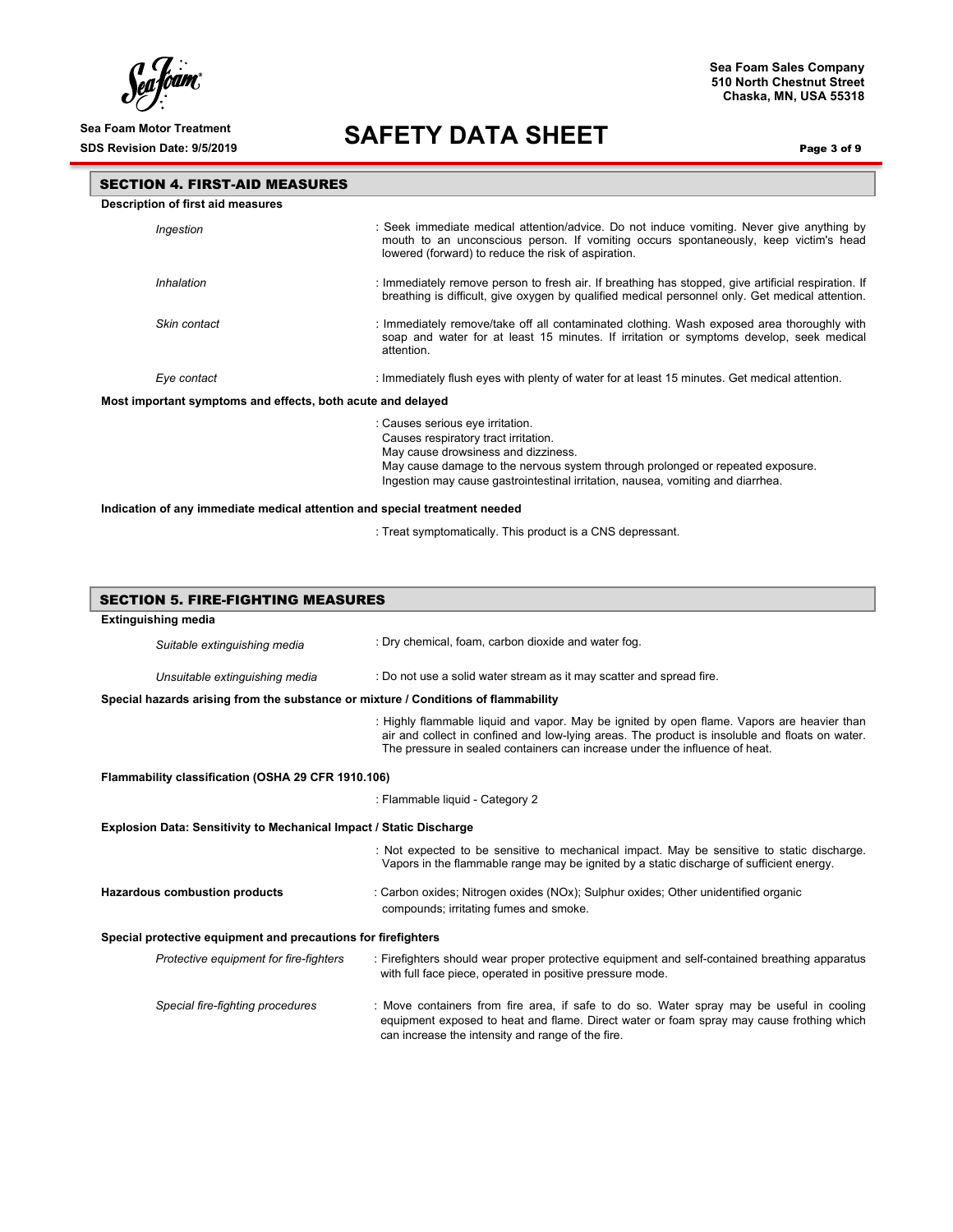ſ

#### **Sea Foam Sales Company 510 North Chestnut Street Chaska, MN, USA 55318**

# Sea Foam Motor Treatment<br>SDS Revision Date: 9/5/2019<br>**SAFETY DATA SHEET**

Page 4 of 9

#### SECTION 6. ACCIDENTAL RELEASE MEASURES

**Personal precautions, protective equipment and emergency procedures**

SECTION 8. EXPOSURE CONTROLS / PERSONAL PROTECTION

|                                                      | : All persons dealing with clean-up should wear the appropriate protective equipment including<br>self-contained breathing apparatus. Keep all other personnel upwind and away from the<br>spill/release. Restrict access to area until completion of clean-up. Refer to protective<br>measures listed in sections 7 and 8.                                                                                                  |
|------------------------------------------------------|------------------------------------------------------------------------------------------------------------------------------------------------------------------------------------------------------------------------------------------------------------------------------------------------------------------------------------------------------------------------------------------------------------------------------|
| <b>Environmental precautions</b>                     | : Do not allow material to contaminate ground water system. If necessary, dike well ahead of<br>the spill to prevent runoff into drains, sewers, or any natural waterway or drinking supply.                                                                                                                                                                                                                                 |
| Methods and material for containment and cleaning up |                                                                                                                                                                                                                                                                                                                                                                                                                              |
|                                                      | : Ventilate the area. Remove all sources of ignition. Prevent further leakage or spillage if safe<br>to do so. Use only non-sparking tools. Soak up with inert absorbent material. Do not use<br>combustible absorbents, such as sawdust. Pick up and transfer to properly labeled<br>containers. Contaminated absorbent material may pose the same hazards as the spilled<br>product. Contact the proper local authorities. |
| Special spill response procedures                    | : If a spill/release in excess of the EPA reportable quantity is made into the environment,<br>States<br>immediatelv<br>notifv<br>national<br>United<br>response<br>center<br>the<br>the<br>in<br>(phone: 1-800-424-8802).<br>US CERCLA Reportable quantity (RQ): None.                                                                                                                                                      |

| <b>SECTION 7. HANDLING AND STORAGE</b> |                                                                                                                                                                                                                                                                                                                                                                                                                                                                                                                                                                                                                                                                                                                   |  |
|----------------------------------------|-------------------------------------------------------------------------------------------------------------------------------------------------------------------------------------------------------------------------------------------------------------------------------------------------------------------------------------------------------------------------------------------------------------------------------------------------------------------------------------------------------------------------------------------------------------------------------------------------------------------------------------------------------------------------------------------------------------------|--|
| Precautions for safe handling          | : Obtain special instructions before use. Do not handle until all safety precautions have been<br>read and understood. Wear protective gloves and eye/face protection. Use only in well-<br>ventilated areas. Avoid breathing vapor or mist. Avoid contact with eyes, skin and clothing.<br>Keep away from heat, sparks and open flame. - No smoking.<br>Ground/Bond container and receiving equipment. Take precautionary measures against<br>static discharges. Use explosion-proof ventilating equipment. Keep container tightly closed.<br>Do not eat, drink or smoke when using this product. Empty containers retain residue (liquid<br>and/or vapor) and can be dangerous. Wash thoroughly after handling. |  |
| <b>Conditions for safe storage</b>     | : Store in a cool, dry, well-ventilated area. Store locked up. Storage area should be clearly<br>identified, clear of obstruction and accessible only to trained and authorized personnel. No<br>smoking. Protect from sunlight. Have appropriate fire extinguishers and spill clean-up<br>equipment in or near storage area.                                                                                                                                                                                                                                                                                                                                                                                     |  |

| <b>Exposure Limits:</b>              |                                                                                                                                                                                                                                                                                                       |             |                                   |                  |
|--------------------------------------|-------------------------------------------------------------------------------------------------------------------------------------------------------------------------------------------------------------------------------------------------------------------------------------------------------|-------------|-----------------------------------|------------------|
| <b>Chemical Name</b>                 | <b>ACGIH TLV</b>                                                                                                                                                                                                                                                                                      |             | <b>OSHA PEL</b>                   |                  |
|                                      | <b>TWA</b>                                                                                                                                                                                                                                                                                            | <b>STEL</b> | <b>PEL</b>                        | <u>STEL</u>      |
| Hydrocarbon blend                    | 5 mg/m <sup>3</sup> (inhalable                                                                                                                                                                                                                                                                        | N/Av        | $5 \text{ mg/m}^3$ (As 'Oil       | N/A <sub>v</sub> |
|                                      | fraction, mineral oil                                                                                                                                                                                                                                                                                 |             | mist, mineral')                   |                  |
|                                      | mists)                                                                                                                                                                                                                                                                                                |             |                                   |                  |
| Isopropanol                          | 200 ppm                                                                                                                                                                                                                                                                                               | 400 ppm     | 400 ppm; 980<br>ma/m <sup>3</sup> | N/A <sub>v</sub> |
| <b>Exposure controls</b>             |                                                                                                                                                                                                                                                                                                       |             |                                   |                  |
| Ventilation and engineering measures | : Provide mechanical ventilation in confined spaces. Use explosion-proof equipment.                                                                                                                                                                                                                   |             |                                   |                  |
| <b>Respiratory protection</b>        | : If the TLV is exceeded, a NIOSH/MSHA-approved respirator is advised.                                                                                                                                                                                                                                |             |                                   |                  |
| <b>Skin protection</b>               | : Impervious gloves must be worn when using this product. Advice should be sought from glove<br>suppliers. Wear long sleeved shirt and pants to minimize exposed skin.                                                                                                                                |             |                                   |                  |
| Eye / face protection                | : Chemical safety glasses with side shields or splash proof goggles. A full-face shield may also<br>be necessary.                                                                                                                                                                                     |             |                                   |                  |
| Other protective equipment           | : Depending on conditions of use, an impervious apron should be worn. An eyewash station<br>and safety shower should be made available in the immediate working area.                                                                                                                                 |             |                                   |                  |
| General hygiene considerations       | : Avoid breathing vapor or mist. Avoid contact with eyes, skin and clothing. Do not eat, drink or<br>smoke when using this product. Wash thoroughly after handling. Remove and wash<br>contaminated clothing before re-use. Handle in accordance with good industrial hygiene and<br>safety practice. |             |                                   |                  |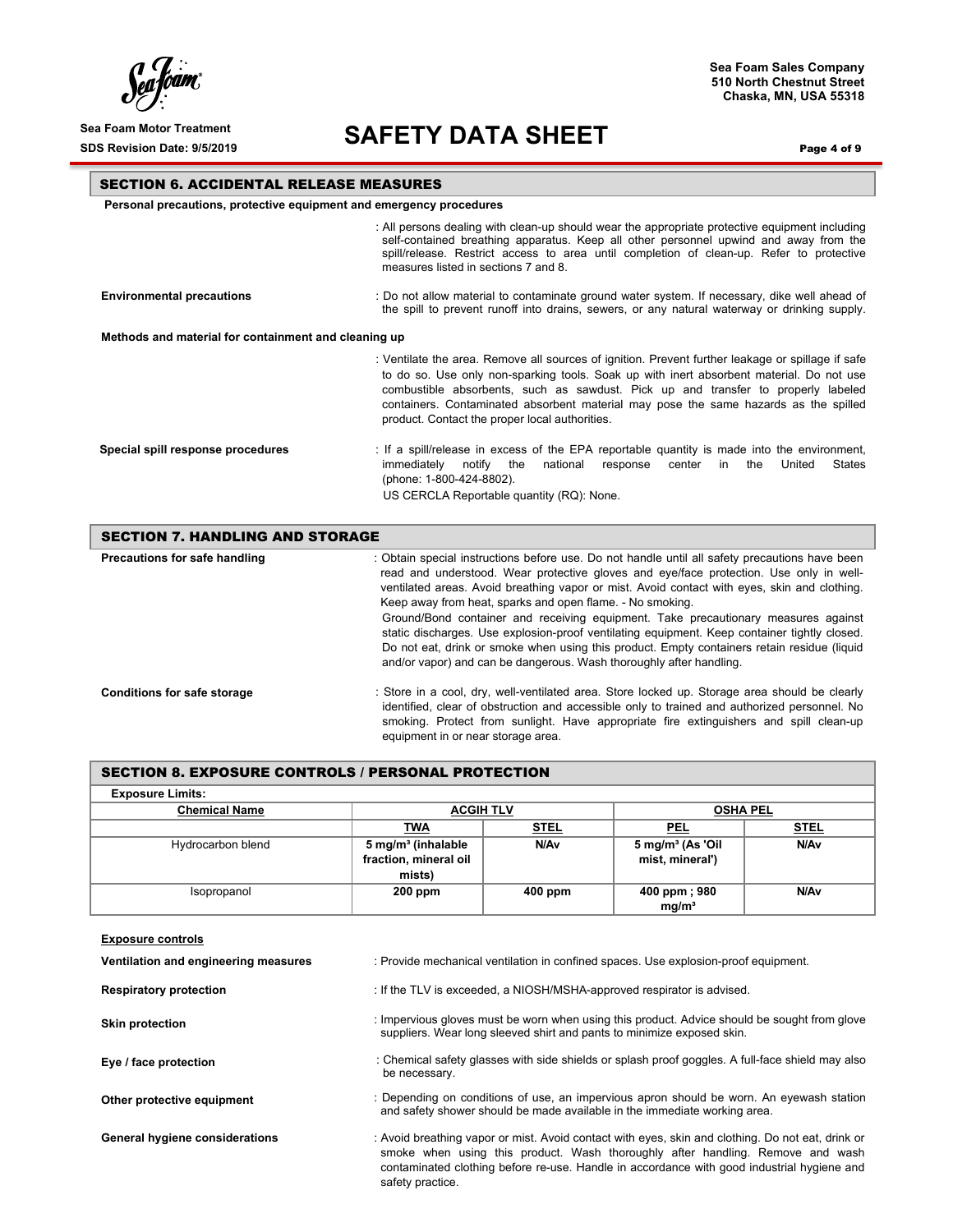Sea Joam

# Sea Foam Motor Treatment<br>SDS Revision Date: 9/5/2019<br>**SAFETY DATA SHEET**

**510 North Chestnut Street Chaska, MN, USA 55318**

**Sea Foam Sales Company**

Page 5 of 9

| <b>SECTION 9. PHYSICAL AND CHEMICAL PROPERTIES</b>                              |                                     |  |
|---------------------------------------------------------------------------------|-------------------------------------|--|
| Appearance                                                                      | : Clear liquid.                     |  |
| Odor                                                                            | : Typical odor.                     |  |
| <b>Odor threshold</b>                                                           | : No information available.         |  |
| рH                                                                              | : No information available.         |  |
| <b>Melting/Freezing point</b>                                                   | : No information available.         |  |
| Initial boiling point and boiling range                                         | : No information available.         |  |
| <b>Flash point</b>                                                              | : $12.8^{\circ}$ C / $55^{\circ}$ F |  |
| <b>Flashpoint (Method)</b>                                                      | :TCC                                |  |
| Evaporation rate (BuAe = 1)                                                     | ∶ <1                                |  |
| Flammability (solid, gas)                                                       | : Not applicable.                   |  |
| Lower flammable limit (% by vol.)                                               | : No information available.         |  |
| Upper flammable limit (% by vol.)                                               | : No information available.         |  |
| <b>Oxidizing properties</b>                                                     | : None known.                       |  |
| <b>Explosive properties</b>                                                     | : Not explosive.                    |  |
| Vapor pressure                                                                  | : No information available.         |  |
| Vapor density                                                                   | $:$ >1                              |  |
| Relative density / Specific gravity                                             | : 0.819                             |  |
| Solubility in water                                                             | : Insoluble.                        |  |
| Other solubility(ies)                                                           | : No information available.         |  |
| Partition coefficient: n-octanol/water or Coefficient of water/oil distribution |                                     |  |
|                                                                                 | : No information available.         |  |
| Auto-ignition temperature                                                       | : No information available.         |  |
| <b>Decomposition temperature</b>                                                | : No information available.         |  |
| <b>Viscosity</b>                                                                | : No information available.         |  |
| Volatiles (% by weight)                                                         | : No information available.         |  |
| Volatile organic Compounds (VOC's)                                              | : $367g/l$                          |  |
| Absolute pressure of container                                                  | : Not applicable.                   |  |
| Flame projection length                                                         | : Not applicable.                   |  |
| Other physical/chemical comments                                                | : No addition information.          |  |
|                                                                                 |                                     |  |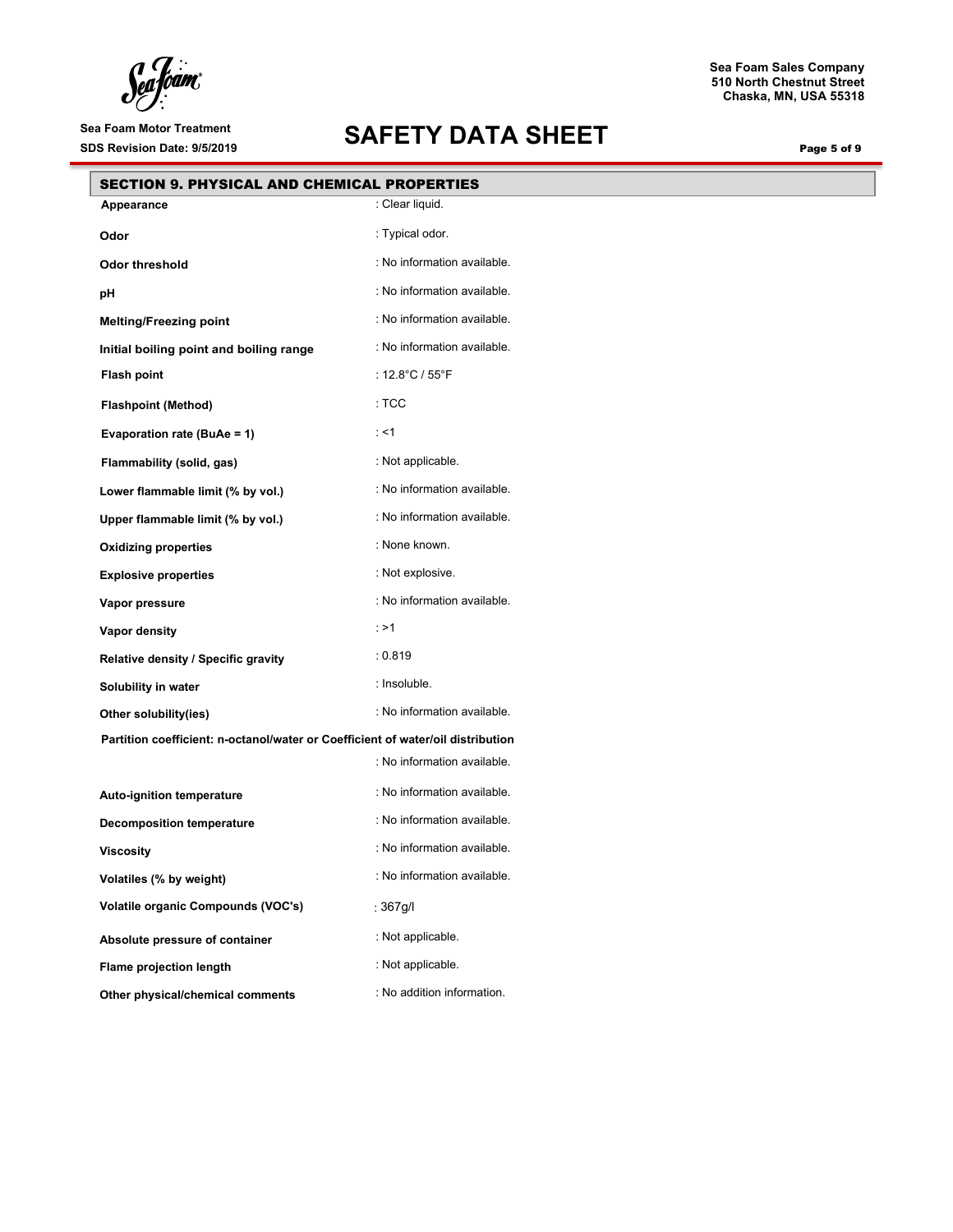ſ

#### **Sea Foam Sales Company 510 North Chestnut Street Chaska, MN, USA 55318**

### Sea Foam Motor Treatment<br>SDS Revision Date: 9/5/2019<br>**SAFETY DATA SHEET**

Page 6 of 9

|                                        | <b>SECTION 10. STABILITY AND REACTIVITY</b>                                                                                  |  |  |
|----------------------------------------|------------------------------------------------------------------------------------------------------------------------------|--|--|
| : Not normally reactive.<br>Reactivity |                                                                                                                              |  |  |
| <b>Chemical stability</b>              | : Stable under normal conditions.                                                                                            |  |  |
| Possibility of hazardous reactions     | : Hazardous polymerisation does not occur.                                                                                   |  |  |
| <b>Conditions to avoid</b>             | : Avoid heat and open flame. Do not use in areas without adequate ventilation. Avoid contact<br>with incompatible materials. |  |  |
| Incompatible materials                 | : Strong oxidizing agents; Acids; Caustics.                                                                                  |  |  |
| Hazardous decomposition products       | : None known. Refer to hazardous combustion products in Section 5.                                                           |  |  |

| <b>SECTION 11. TOXICOLOGICAL INFORMATION</b> |         |  |  |  |
|----------------------------------------------|---------|--|--|--|
| Information on likely routes of exposure:    |         |  |  |  |
| Routes of entry inhalation                   | $:$ YES |  |  |  |
| Routes of entry skin and eye                 | $:$ YES |  |  |  |
| Routes of entry ingestion                    | : YES   |  |  |  |
| Routes of exposure skin absorption           | : YES   |  |  |  |
|                                              |         |  |  |  |
| <b>Potential Health Effects:</b>             |         |  |  |  |

### **Signs and symptoms of short-term (acute) exposure** *Sign and symptoms inhalation* : Inhalation of vapors can cause nasal and respiratory irritation. Exposure to high vapor concentration can cause dizziness, nausea and central nervous system depression. Saturated vapors can be encountered in confined spaces and/or under conditions of poor ventilation. *Sign and symptoms ingestion* : Swallowing may cause irritation, nausea and vomiting. May cause central nervous system depression. May be absorbed and cause symptoms similar to those for inhalation. Symptoms may include burning pain, vomiting and diarrhea. Aspiration into the lungs during swallowing or subsequent vomiting may cause chemical pneumonitis, which can be fatal. *Sign and symptoms skin* : May cause mild skin irritation. May be absorbed and cause symptoms similar to those for inhalation. *Sign and symptoms eyes* : May cause moderate eye irritation. **Potential chronic health effects** : Prolonged skin contact may cause dermatitis (rash), characterized by red, dry, itching skin. Prolonged overexposure to product can result in permanent central nervous system changes. May cause lung inflammation and lung damage with extreme exposures. **Mutagenicity in the mutagenicity** in the mutagenic in humans. **Carcinogenicity** : No components are listed as carcinogens by ACGIH, IARC, OSHA or NTP. **Reproductive effects and teratogenicity** : Not expected to have other reproductive effects. **Sensitization to material** : Not expected to be a skin or respiratory sensitizer. **Specific target organ effects** : Eyes, skin, respiratory system, digestive system, central nervous system. The substance or mixture is classified as specific target organ toxicant, single exposure, category 3 with narcotic effects. The substance or mixture is not classified as specific target organ toxicant, repeated exposure. **Irritancy increase in the construction of the Construction Constraint in the Constraint of the Constraint of the Constraint. Irritating to respiratory system. Mild skin irritant.**

**Medical conditions aggravated by overexposure** : None known or reported by the manufacturer.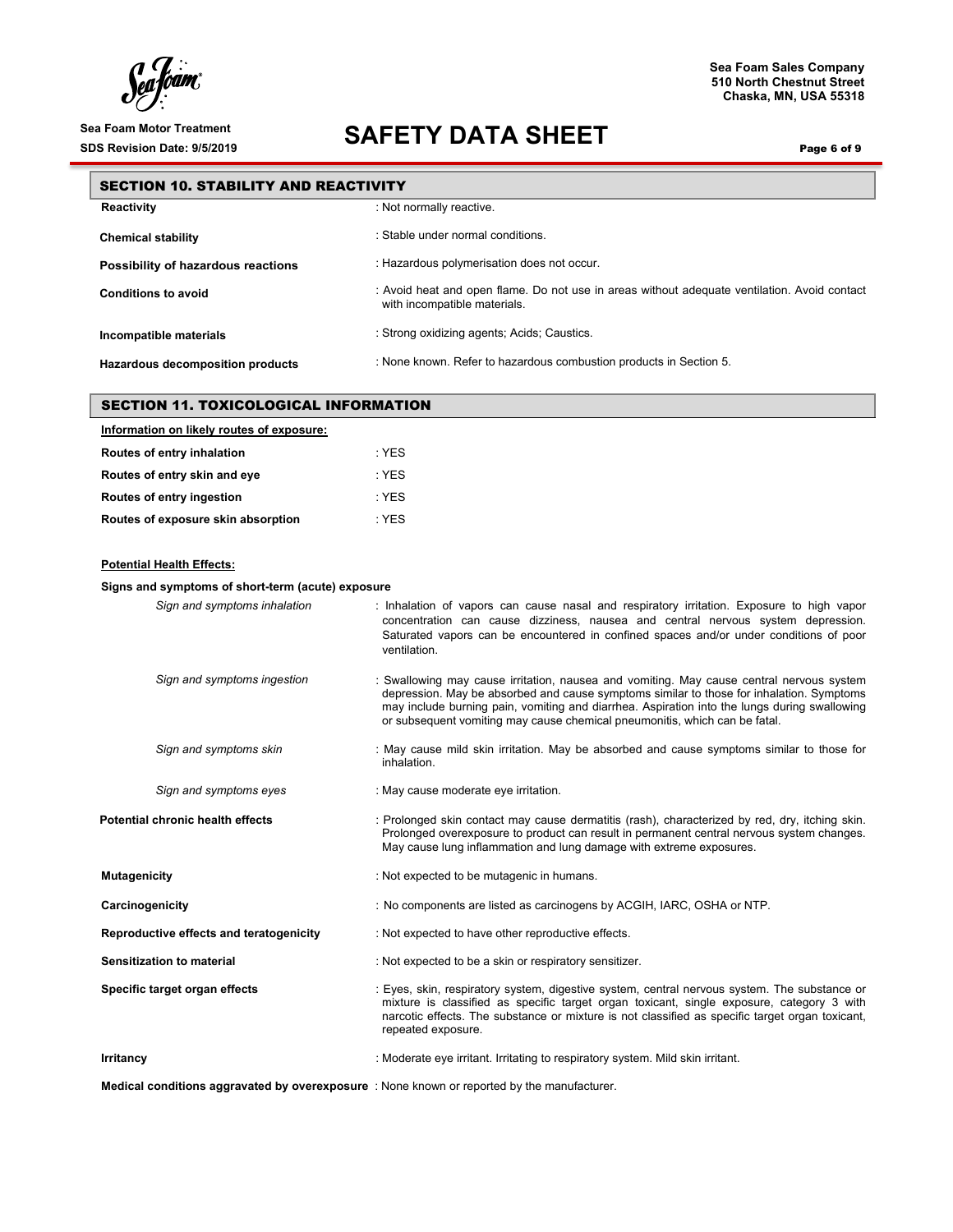ſ

Sea Foam Motor Treatment<br>
SDS Revision Date: 9/5/2019<br> **SAFETY DATA SHEET** 

**Sea Foam Sales Company 510 North Chestnut Street Chaska, MN, USA 55318**

Page 7 of 9

**Synergistic materials Synergistic materials in the manufacturer. Synergistic materials** 

**Toxicological data in the calculated ATE values for this mixture are:**  ATE oral = 23,600 mg/kg ATE dermal  $= 8,343$  mg/kg

ATE inhalation (mists) = 65.7 mg/L/4H

See below for individual ingredient acute toxicity data.

|                          | $LC_{50}$ (4 hr) |              | $LD_{50}$        |
|--------------------------|------------------|--------------|------------------|
| <b>Chemical name</b>     | inh, rat         | (Oral, rat)  | (Rabbit, dermal) |
| <b>Hydrocarbon Blend</b> | N/Av             | >15000 mg/kg | >5000 mg/kg      |
| Isopropanol              | 17000 ppm        | 4720 mg/kg   | 12890 mg/kg      |

**Other important toxicological hazards** : None known or reported by the manufacturer.

| <b>SECTION 12. ECOLOGICAL INFORMATION</b> |                                                                                                                            |  |  |  |
|-------------------------------------------|----------------------------------------------------------------------------------------------------------------------------|--|--|--|
| <b>Ecotoxicity</b>                        | : No data is available on the product itself                                                                               |  |  |  |
| Persistence and degradability             | : The product itself has not been tested. Contains: Isopropanol. Isopropanol is considered to<br>be readily biodegradable. |  |  |  |
| <b>Bioaccumulation potential</b>          | : The product itself has not been tested.                                                                                  |  |  |  |
| Mobility in soil                          | : The product itself has not been tested.                                                                                  |  |  |  |
| Other adverse environmental effects       | : None known.                                                                                                              |  |  |  |

| <b>SECTION 13. DISPOSAL CONSIDERATIONS</b> |                                                                                                                                                                                                                                                                                                                                                                                                  |  |  |  |
|--------------------------------------------|--------------------------------------------------------------------------------------------------------------------------------------------------------------------------------------------------------------------------------------------------------------------------------------------------------------------------------------------------------------------------------------------------|--|--|--|
| <b>Handling for disposal</b>               | : Handle in accordance with good industrial hygiene and safety practice. Refer to protective<br>measures listed in sections 7 and 8. Empty containers retain residue (liquid and/or vapor) and<br>can be dangerous. Do not cut, weld, drill or grind on or near this container.                                                                                                                  |  |  |  |
| <b>Methods of disposal</b>                 | : Dispose of in accordance with federal, provincial and local hazardous waste laws. Contact<br>your local, state or federal environmental agency for specific rules. For assistance with your<br>waste management needs, contact EMCO's Waste Services Division at (262) 658-4000.                                                                                                               |  |  |  |
| <b>RCRA</b>                                | : If this product, as supplied, becomes a waste in the United States, it may meet the criteria of<br>a hazardous waste as defined under RCRA, Title 40 CFR 261. It is the responsibility of the<br>waste generator to determine the proper waste identification and disposal method. For<br>disposal of unused or waste material, check with local, state and federal environmental<br>agencies. |  |  |  |

| <b>SECTION 14. TRANSPORTATION INFORMATION</b>                                                                                  |                                                                                                                                                                                                                                                                                             |                                                                           |                                  |                  |       |
|--------------------------------------------------------------------------------------------------------------------------------|---------------------------------------------------------------------------------------------------------------------------------------------------------------------------------------------------------------------------------------------------------------------------------------------|---------------------------------------------------------------------------|----------------------------------|------------------|-------|
| Regulatory<br>Information                                                                                                      | <b>UN Number</b>                                                                                                                                                                                                                                                                            | UN proper shipping name                                                   | Transport<br>hazard<br>class(es) | Packing<br>Group | Label |
| TDG                                                                                                                            | <b>UN1993</b>                                                                                                                                                                                                                                                                               | FLAMMABLE LIQUID, N.O.S. (Contains Petroleum Distillates;<br>Isopropanol) | 3                                |                  |       |
| <b>TDG</b><br><b>Additional</b><br>information                                                                                 | ERG #128<br>The listed transportation information applies only to ground transport and does not address regulatory variations due to changes in<br>package size, mode of shipment, or other regulatory descriptors.                                                                         |                                                                           |                                  |                  |       |
| 49CFR/DOT                                                                                                                      | <b>UN1993</b>                                                                                                                                                                                                                                                                               | FLAMMABLE LIQUID, N.O.S. (Contains Petroleum Distillates;<br>Isopropanol) | 3                                |                  |       |
| 49CFR/DOT<br><b>Additional</b><br>information                                                                                  | <b>ERG #128</b><br>The listed transportation information applies only to ground transport and does not address regulatory variations due to changes in<br>package size, mode of shipment, or other regulatory descriptors. The packaging exceptions contained in 49 C.F.R. § 173.150 apply. |                                                                           |                                  |                  |       |
| . Announced at the same of the meet second program the nodes of the same countries had speaked<br>Cassial assessitess for uses |                                                                                                                                                                                                                                                                                             |                                                                           |                                  |                  |       |

**Special precautions for user intercal comparts**: Appropriate advice on safety must accompany the package. Keep away from heat, sparks and open flame. - No smoking.

**Transport in bulk according to Annex II of MARPOL 73/78 and the IBC Code**

: This information is not available.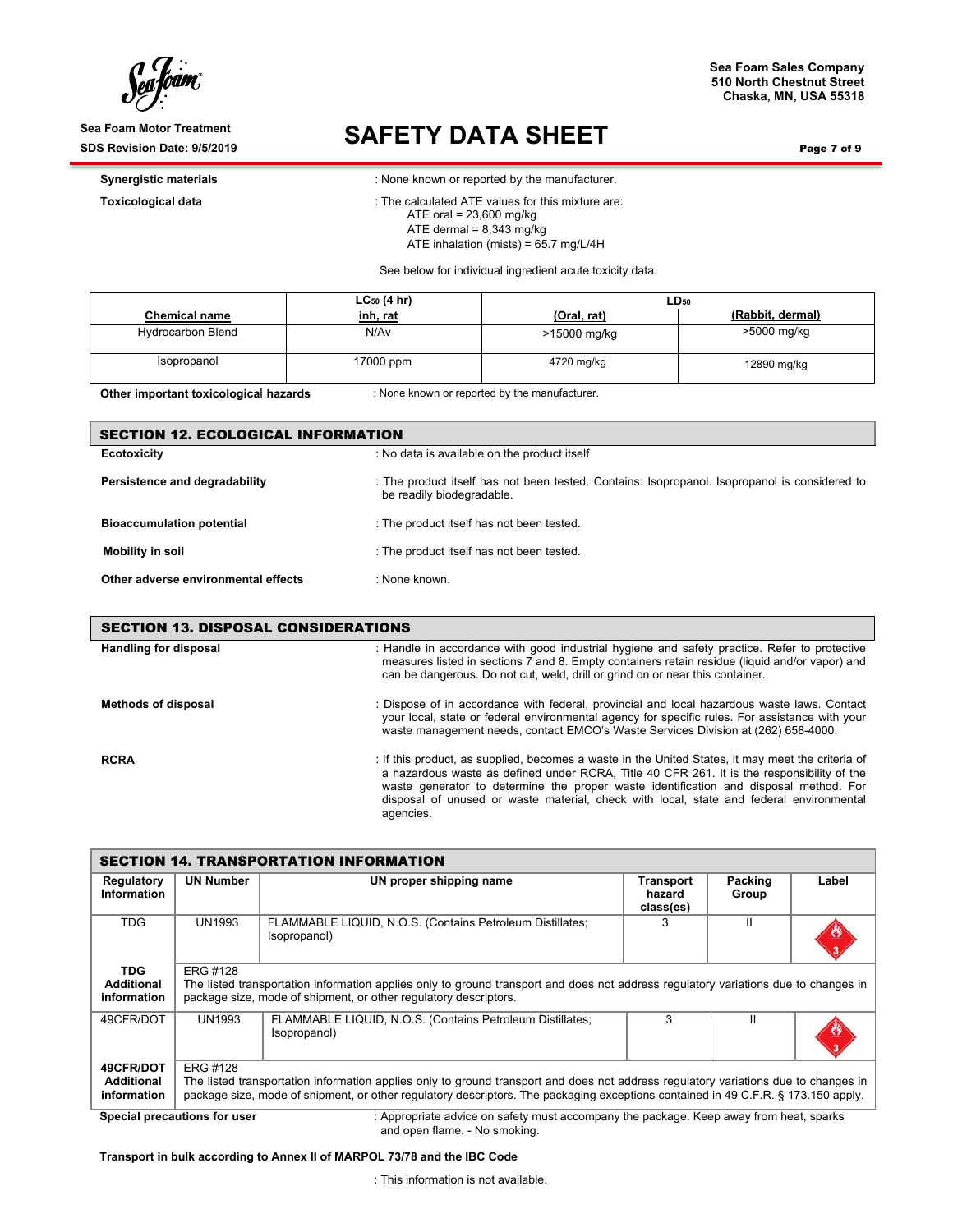ſ

### Sea Foam Motor Treatment<br>SDS Revision Date: 9/5/2019<br>**SAFETY DATA SHEET**

Page 8 of 9

**Sea Foam Sales Company 510 North Chestnut Street Chaska, MN, USA 55318**

#### SECTION 15. REGULATORY INFORMATION

#### **US Federal Information:**

TSCA: All listed ingredients appear on the Toxic Substances Control Act (TSCA) inventory.

#### US CERCLA Reportable quantity (RQ): None.

SARA TITLE III: Sec. 302, Extremely Hazardous Substances, 40 CFR 355: No Extremely Hazardous Substances are present in this material.

SARA TITLE III: Sec. 311 and 312, MSDS Requirements, 40 CFR 370 Hazard Classes: Fire Hazard; Immediate (Acute) health hazard; Chronic Health Hazard. Under SARA Sections 311 and 312, the EPA has established threshold quantities for the reporting of hazardous chemicals. The current thresholds are 500 pounds for the threshold planning quantity (TPQ), whichever is lower, for extremely hazardous substances and 10,000 pounds for all other hazardous chemicals.

SARA TITLE III: Sec. 313, Toxic Chemicals Notification, 40 CFR 372: This product may be subject to SARA notification requirements, since it contains Toxic Chemical constituents above their de minimus concentrations. This product contains: Isopropanol.

#### **US State Right to Know Laws:**

California Proposition 65: To the best of our knowledge, this product does not contain any chemicals known to the State of California to cause cancer or reproductive harm.

Other U.S. State "Right to Know" Lists: The following chemicals are specifically listed by individual States: Isopropanol (MA, MN, NJ, CA, PA, RI)

#### **Canadian Information:**

Canadian Environmental Protection Act (CEPA) information: All ingredients listed appear on the Domestic Substances List (DSL).

WHMIS information: Refer to Section 2 for a WHMIS Classification for this product.

**This product has been classified according to the hazard criteria of the CPR and the MSDS contains all of the information required by the CPR.**

#### **International Information:**

European EINECs information: All ingredients listed appear on the European EINECs inventory.

| <b>SECTION 16. OTHER INFORMATION</b> |                                                                                                                                                                                                                                                                                                                                                                                                                                                                                                                                                                                                                                                                                                                                                                               |
|--------------------------------------|-------------------------------------------------------------------------------------------------------------------------------------------------------------------------------------------------------------------------------------------------------------------------------------------------------------------------------------------------------------------------------------------------------------------------------------------------------------------------------------------------------------------------------------------------------------------------------------------------------------------------------------------------------------------------------------------------------------------------------------------------------------------------------|
| Legend                               | : ACGIH: American Conference of Governmental Industrial Hygienists<br>ATE: Acute Toxicity Estimate<br><b>CAS: Chemical Abstract Services</b><br>IARC: International Agency for Research on Cancer<br>Inh: Inhalation<br>N/Ap: Not Applicable<br>N/Av: Not Available<br>NIOSH: National Institute of Occupational Safety and Health<br>OSHA: Occupational Safety and Health Administration<br>PEL: Permissible exposure limit<br>RTECS: Registry of Toxic Effects of Chemical Substances<br>STEL: Short Term Exposure Limit<br>TDG: Canadian Transportation of Dangerous Goods Act & Regulations<br><b>TLV: Threshold Limit Values</b><br>TWA: Time Weighted Average<br><b>TSCA: Toxic Substance Control Act</b><br>WHMIS: Workplace Hazardous Materials Identification System |
| <b>References</b>                    | 1. ACGIH, Threshold Limit Values and Biological Exposure Indices for 2012.<br>2. International Agency for Research on Cancer Monographs, searched 2012.<br>3. Canadian Centre for Occupational Health and Safety, CCInfoWeb databases<br>(Chempendium, HSDB and RTECs). (2012)<br>4. Material Safety Data Sheets from manufacturer.<br>5. US EPA Title III List of Lists - July 2011.<br>6. California Proposition 65 List - 20 July 2012.                                                                                                                                                                                                                                                                                                                                    |
| <b>Preparation Date</b>              | :06/20/2007                                                                                                                                                                                                                                                                                                                                                                                                                                                                                                                                                                                                                                                                                                                                                                   |
| <b>Reviewed Date SDS</b>             | :09/11/2018                                                                                                                                                                                                                                                                                                                                                                                                                                                                                                                                                                                                                                                                                                                                                                   |
| <b>Revision No.</b>                  | :6                                                                                                                                                                                                                                                                                                                                                                                                                                                                                                                                                                                                                                                                                                                                                                            |
| <b>Revision Information</b>          | : (M)SDS sections updated: 1.                                                                                                                                                                                                                                                                                                                                                                                                                                                                                                                                                                                                                                                                                                                                                 |